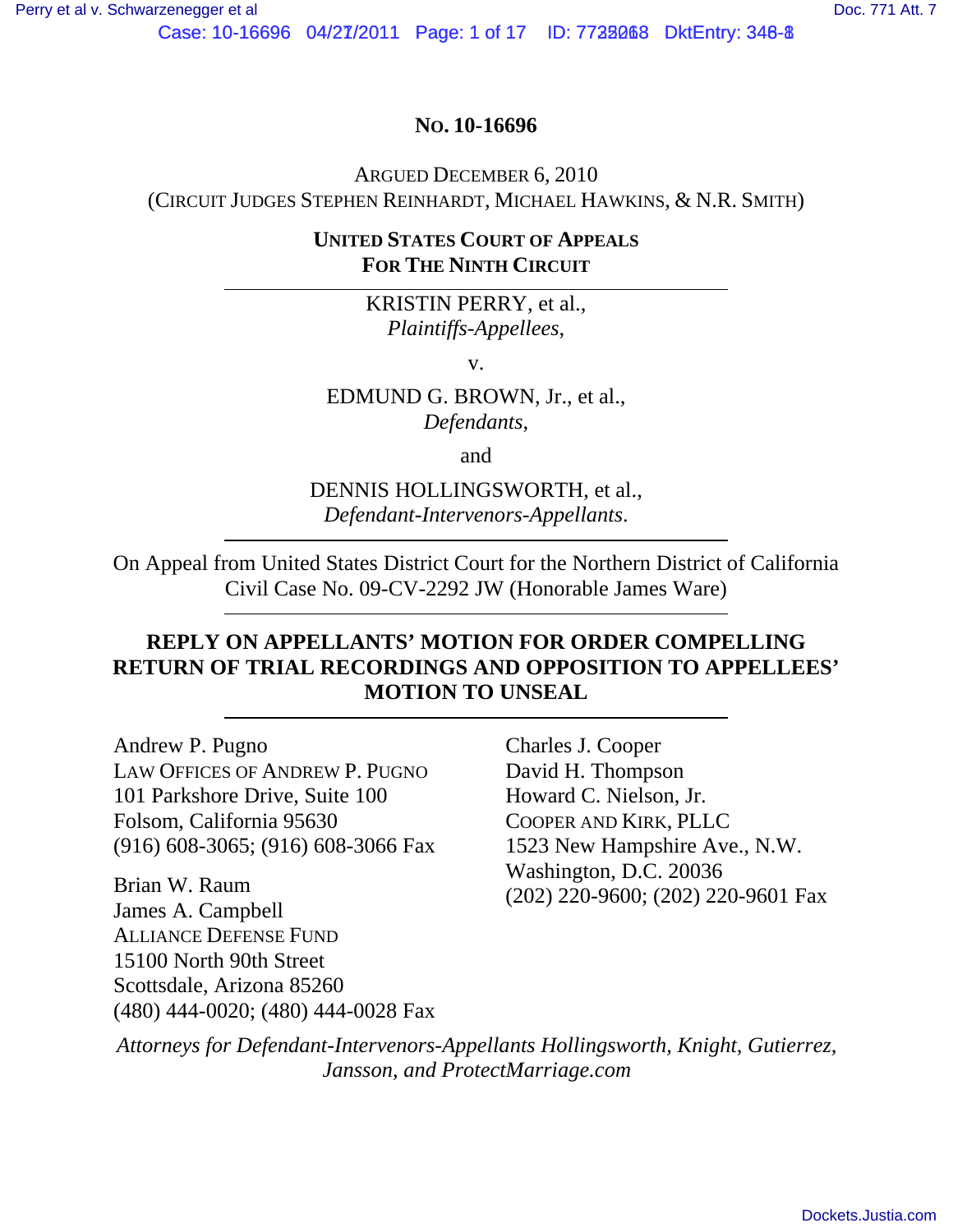# **TABLE OF CONTENTS**

## **Page**

| <b>EXHIBITS</b>                                                                                                                                                        |
|------------------------------------------------------------------------------------------------------------------------------------------------------------------------|
| Exhibit 1 – Trial Transcript (Jan. 14, 2010)                                                                                                                           |
| Exhibit 2 - Report of the Proceedings of the Judicial Conference of the<br>United States (Sept. 17, 1996)                                                              |
| Exhibit 3 - Letter from James C. Duff, Secretary of the Judicial Conference<br>of the United States, to Senators Patrick J. Leahy and Jeff Sessions (July 23,<br>2009) |
| Exhibit 4 - Report of the Proceedings of the Judicial Conference of the<br>United States (Sept. 20, 1994)                                                              |
| Exhibit 5 - Letter from Chief Judge Hug (June 21, 1996)                                                                                                                |
| Exhibit 6 - Unamended Local Rule 77-3 (Dec. 2009)                                                                                                                      |
| Exhibit 7 – Trial Transcript (Jan. 11, 2010)                                                                                                                           |
| Exhibit 8 - Trial Transcript (Jan 13, 2010)                                                                                                                            |
| Exhibit 9 - Letter from Charles J. Cooper (Jan. 14, 2010)                                                                                                              |
| Exhibit 10 - Notice to Parties (Jan. 15, 2010)                                                                                                                         |
| Exhibit 11 - Order 2010-3 (9th Cir. Judicial Council Jan. 15, 2010)<br>(Kozinski, C.J.)                                                                                |
| Exhibit 12 - Local Rule 77-3 (Feb. 2010)                                                                                                                               |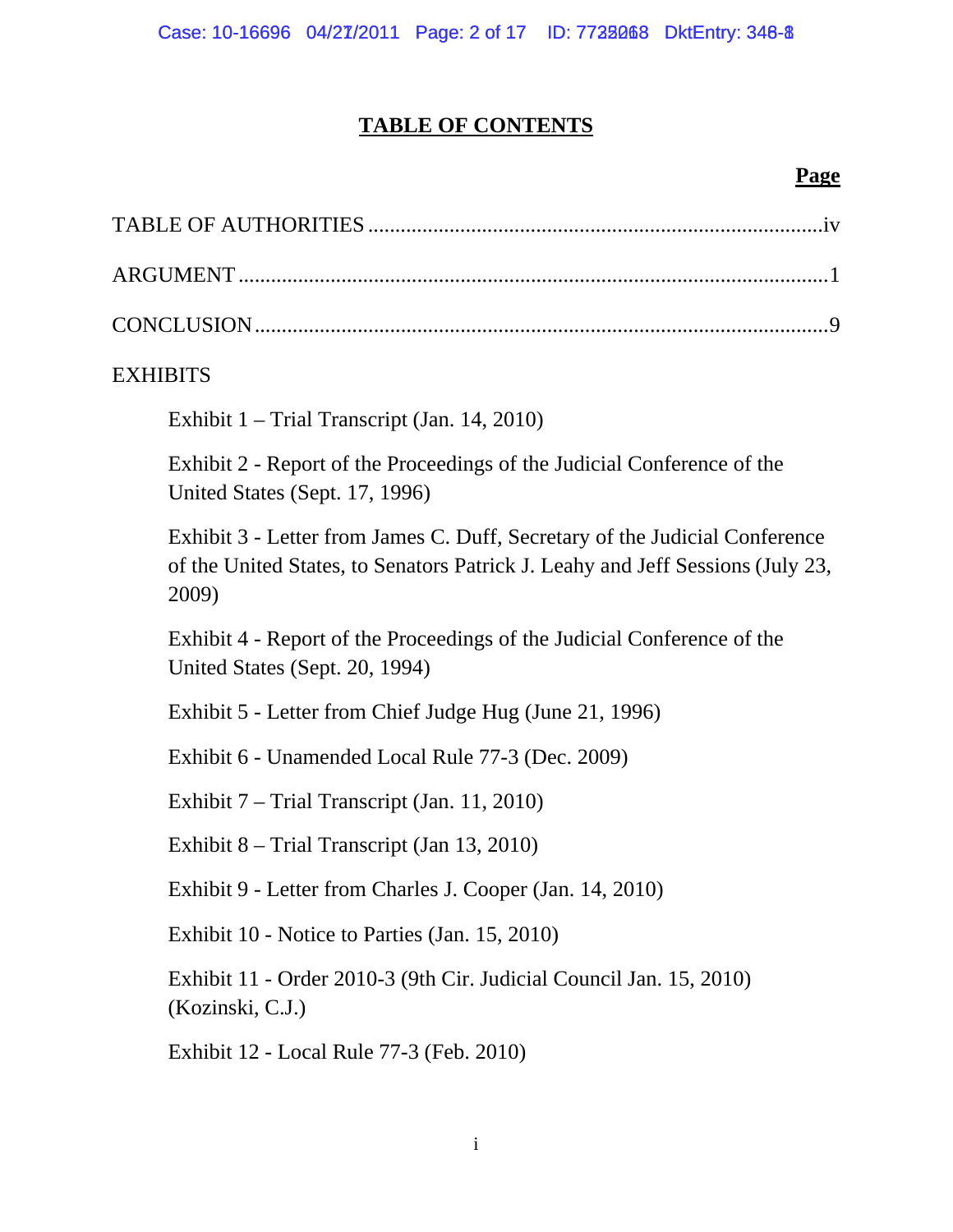Exhibit 13 - Renewed Notice Concerning Revision of Civil Local Rule 77-3 (Feb. 4, 2010)

Exhibit 14 - Local Rule 77-3 (May 2010)

Exhibit 15 - Northern District of California Civil Local Rules web page (May 18, 2010)

Exhibit 16 - Northern District of California home page (May 18, 2010)

Exhibit 17 - Letter from Media Coalition (May 18, 2010)

Exhibit 18 - Letter from Charles J. Cooper

Exhibit 19 - Order (May 31, 2010)

Exhibit 20 - Amended Protective Order

Exhibit 21 - Notice to Court Clerk re Plaintiffs' Request for a Copy of the Trial Recording (June 2, 2010)

Exhibit 22 – Trial Transcript (June 16, 2010)

Exhibit 23 - Notice to Court Clerk from Plaintiff-Intervenor City and County of San Francisco re Use of Video (June 2, 2010)

Exhibit 24 - Order (June 9, 2010)

Exhibit 25 - Declaration of Peter A. Patterson (June 29, 2010)

Exhibit 26 - Defendant-Intervenors' Motion for Administrative Relief (June 29, 2010)

Exhibit 27 - Plaintiffs' and Plaintiff-Intervenor's Opposition to Defendant-Intervenors' Motion for Administrative Relief (June 29, 2010)

Exhibit 28 – Excerpts from Findings of Fact and Conclusions of Law (Aug. 4, 2010)

Exhibit 29 - Petition for a Writ of Certiorari, *Hollingsworth v. United States Dist. Ct.* (Apr. 8, 2010)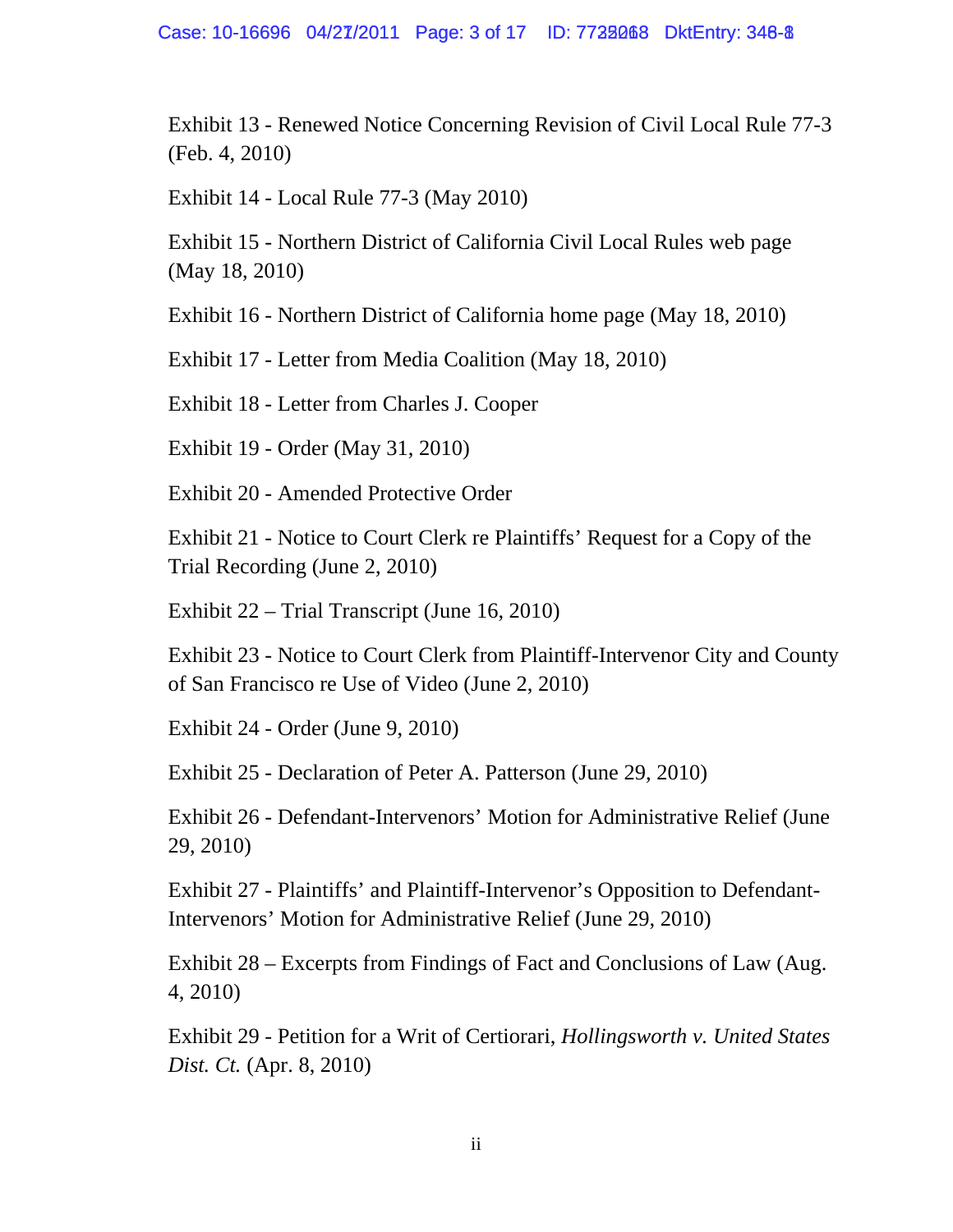Case: 10-16696 04/27/2011 Page: 4 of 17 ID: 7738068 DktEntry: 348-8

Exhibit 30 - Order, *Hollingsworth v. United States Dist. Ct.* (S. Ct. Oct. 4, 2010)

Exhibit 31 - Order, *Hollingsworth v. United States Dist. Ct.* (9th Cir. Oct. 15, 2010)

Exhibit 32 - Office of the Circuit Executive, "Ninth Circuit Current and Future Vacancy Table" (Mar. 17, 2011)

Exhibit 33 - Report of the Proceedings of the Judicial Conference of the United States (Sept. 14, 2010)

Exhibit 34 - Response of Kristin M. Perry et al. to Application for Immediate Stay, *Hollingsworth v. Perry*, No. 09A648 (S. Ct. Jan. 10, 2010)

Exhibit 35 - Excerpts from Findings of Fact and Conclusions of Law (Aug. 4, 2010)

Exhibit 36 - Statement of Chief Judge Edward R. Becker On Behalf of the Judicial Conference of the United States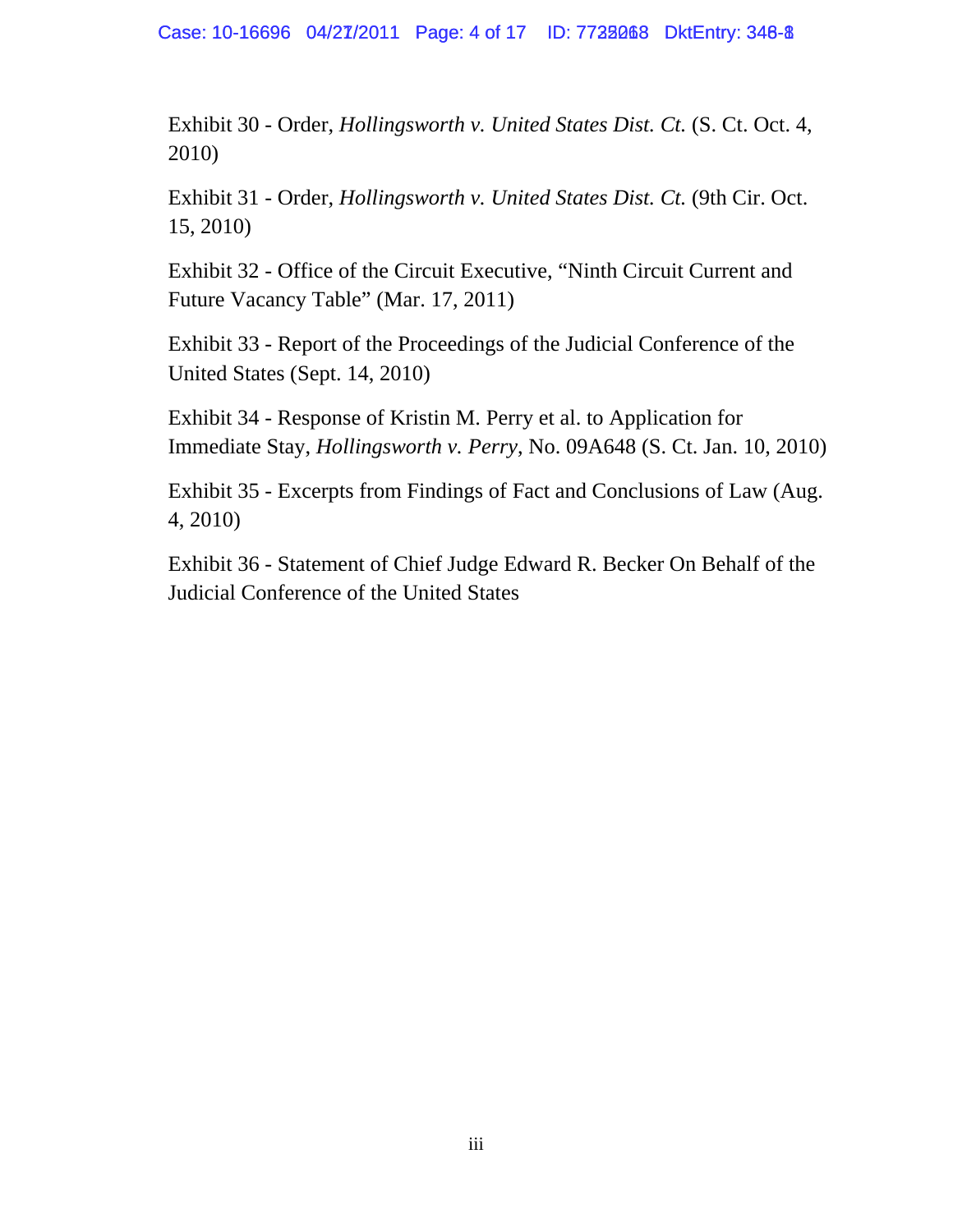## **TABLE OF AUTHORITIES**

| <b>Cases</b>                                                                   | Page |
|--------------------------------------------------------------------------------|------|
|                                                                                |      |
|                                                                                |      |
| KFMB-TV Channel 8 v. Municipal Ct., 221 Cal. App. 3d 1362 (1990)3              |      |
| San Jose Mercury News, Inc. v. U.S. Dist. Ct., 187 F.3d 1096 (9th Cir. 1999) 5 |      |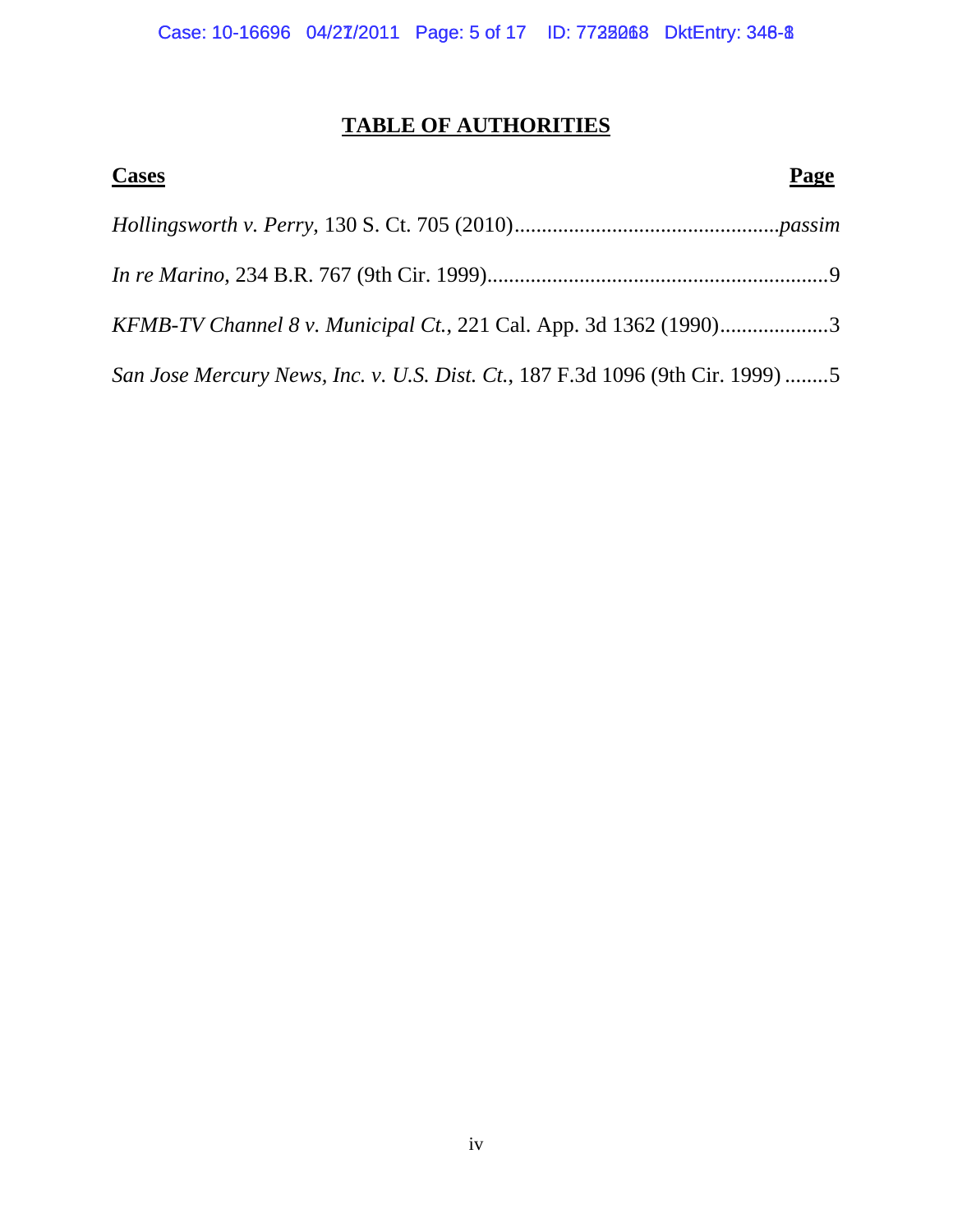### **ARGUMENT**

The video recordings of the trial in this case owe their existence to then-Chief Judge Walker's assurance to Proponents that the recordings were being made not for the purpose of broadcasting the trial, but solely for his use in chambers. Not only was this assurance necessary to comply with Local Rule 77-3, which prohibits dissemination of trial proceedings beyond "the confines of the courthouse," it came on the heels of an emergency Supreme Court decision specifically enforcing Rule 77-3 against Chief Judge Walker. Proponents understood Chief Judge Walker's assurance to exclude the possibility that he would later broadcast, or enable the broadcast, of the trial recording. He subsequently confirmed this understanding when he emphasized that the refusal of several of Proponents' expert witnesses to testify at trial could not reasonably have been motivated by a concern about "the potential for public broadcast" of the trial recordings because that potential "had been eliminated." Ex. 35 at 35-36. Proponents took Chief Judge Walker at his word, as did two of Proponents' expert witnesses in deciding to testify even though the proceedings would be recorded.

Former judge Walker makes no reference to any of this in defending as "permissible and appropriate" his public use of "the actual cross-examination excerpt from *Perry*." Letter from Vaughn R. Walker 1 (Apr. 14, 2001).

Appellees, for their part, trumpet this course of events as *virtuous*. "There

- 1 -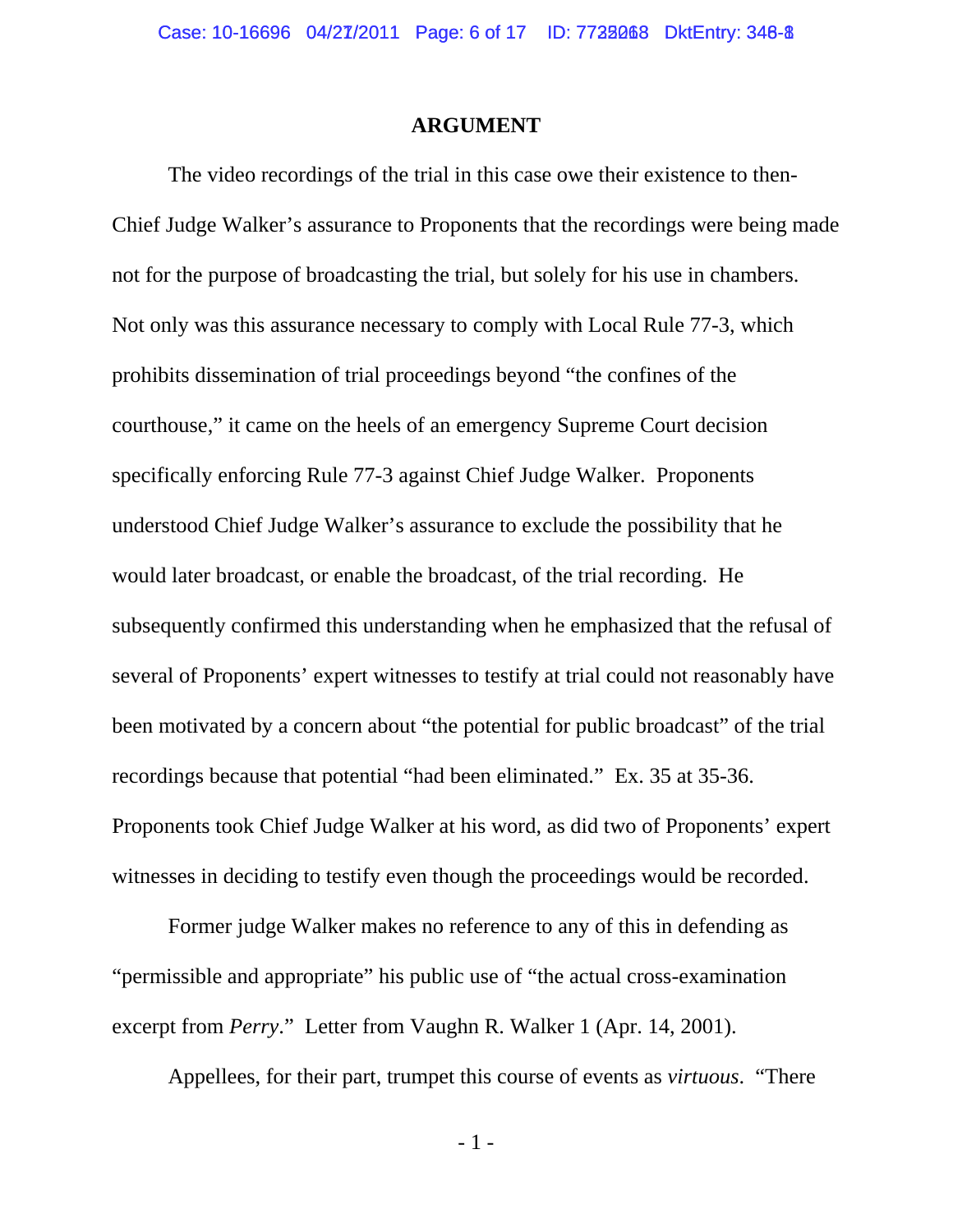### Case: 10-16696 04/27/2011 Page: 7 of 17 ID: 7738068 DktEntry: 348-8

was no reason," Appellees say, "to keep the video of this trial under the cover of darkness in the first place." Pls.-Appellees' Opp'n to Appellants' Mot. Regarding Trial Recordings and Pls.'-Appellants' Motion to Unseal ("Opp.") 3. Worse, they ask this Court to join them in ignoring Local Rule 77-3, Judicial Council policy, then-Chief Judge Walker's commitment, and the Supreme Court's stay decision, and to unseal and release the trial recordings into the public domain. And *this*, they say, will "*promote*[] public confidence in the *integrity and impartiality* of the judiciary." Opp. 7 (emphasis added).

1. Appellees assert that former judge Walker has not "violated any rule or directive with respect to the video in question." Opp. 6. But Appellees do not deny that the Supreme Court's stay decision, Judicial Council policy, and Local Rule 77-3 prohibit the public dissemination of trial proceedings beyond the confines of the courthouse. Rather, they advance several specious arguments to avoid those clear prohibitions.

a. Appellees contend that Judge Walker's public dissemination of a portion of the trial recording did not "violate the Supreme Court's ruling" because that ruling "was explicitly limited to the live streaming of court proceedings to other federal courthouses." Opp. 8 (quotation marks omitted). But that was all that the order then under review authorized. *See Hollingsworth*, 130 S. Ct. at 709. Importantly, the Supreme Court's *reasoning* was not limited to live

- 2 -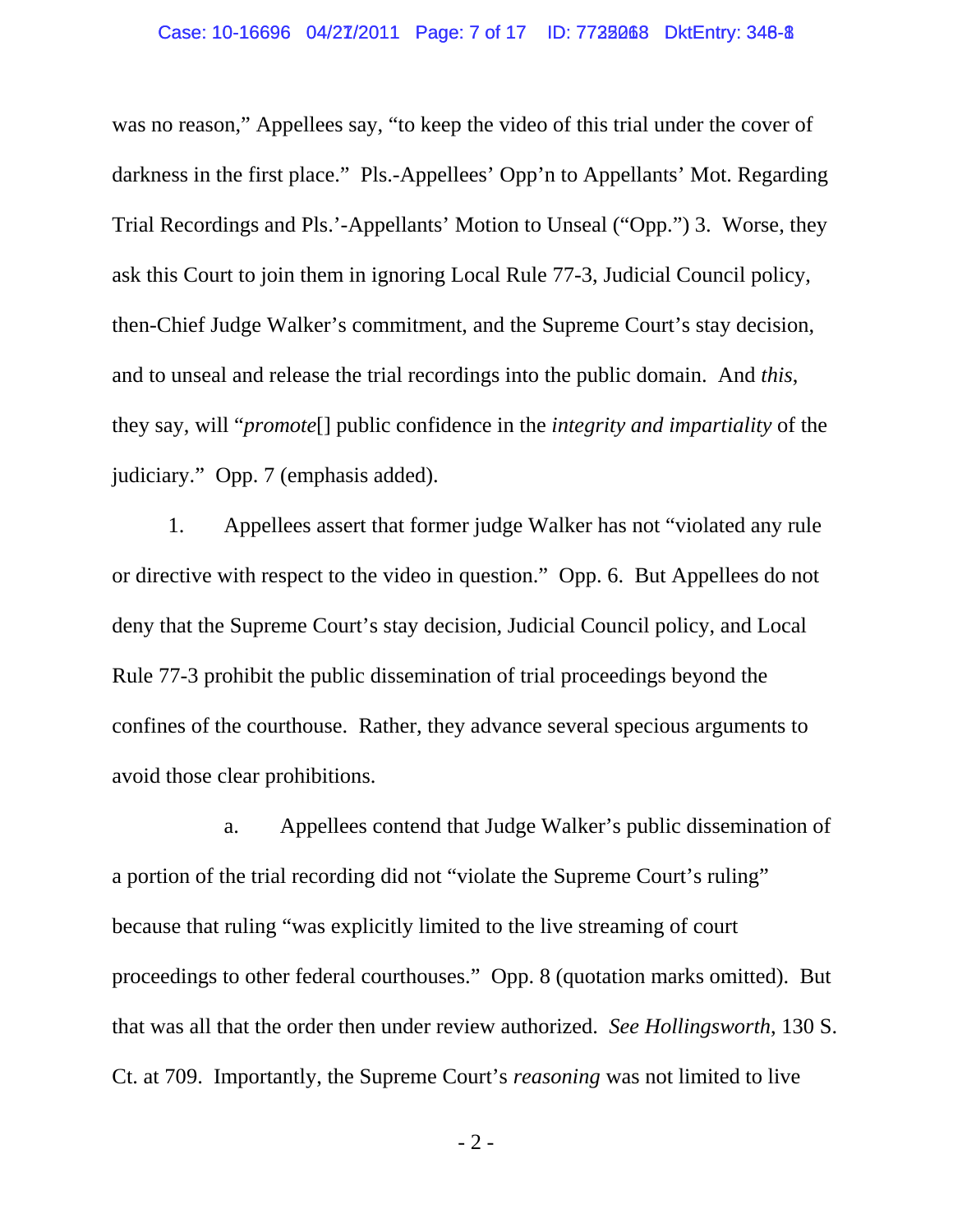### Case: 10-16696 04/27/2011 Page: 8 of 17 ID: 7728068 DktEntry: 348-8

streaming, but rather made clear that the duly enacted and binding version of Local Rule 77-3 prohibited (as it still prohibits) *all* public dissemination of trial proceedings beyond the confines of the courthouse. *See id*. at 707, 711.

The Media Coalition contributes the argument that the Supreme Court's stay decision addressed only "contemporaneous broadcast" of the trial proceedings, not their subsequent public dissemination. Joinder of Non-Party Media Coalition in Pls.-Appellees' Mot. to Unseal ("Media Br.") 2 (emphasis omitted). On the contrary, Local Rule 77-3's prohibition applies regardless of *when* the public dissemination occurs. As the Supreme Court recognized, Local Rule 77-3 "prohibited" (as it still prohibits) not only "the taking of photographs, public broadcasting or televising" of trial proceedings, but also "recording for those purposes." Ex. 6, *quoted in Hollingsworth*, 130 S. Ct. at 710-11; *id*. at 708 (local rule "banned the recording or broadcast of court proceedings"). The obvious import of this prohibition against recording is to prevent *subsequent* public dissemination. *See KFMB-TV Channel 8 v. Municipal Ct.*, 221 Cal. App. 3d 1362, 1367-68 (1990) (restriction on "recording for broadcasting" covers "preserving for later broadcasting"). Nor is there any reason for the rule to treat contemporaneous and subsequent dissemination differently. Indeed, whether the broadcast occurs live or on tape delay, the concerns about broadcasting trial proceedings that motivated the Supreme Court's stay decision, the policies of the Judicial

- 3 -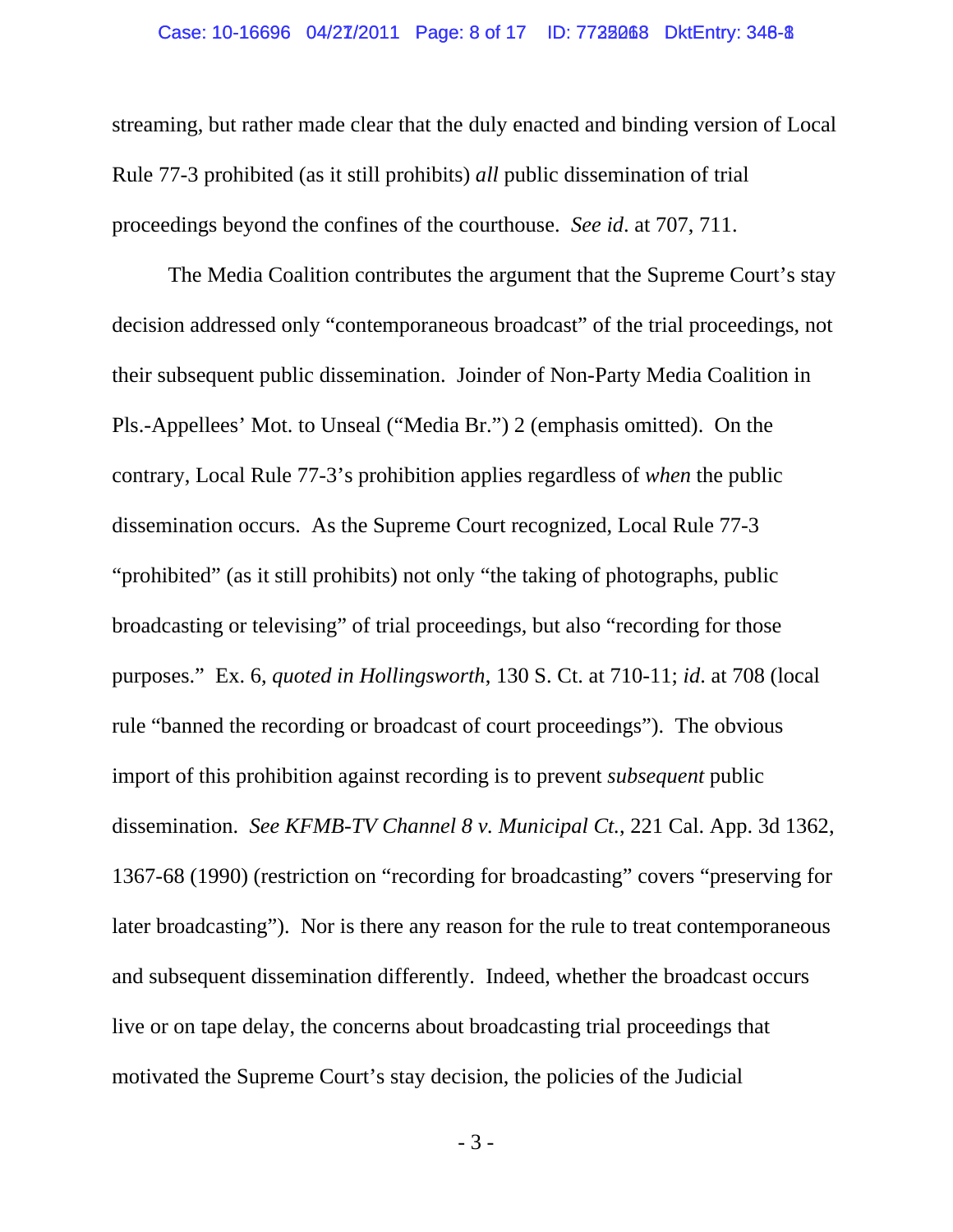#### Case: 10-16696 04/27/2011 Page: 9 of 17 ID: 7738068 DktEntry: 348-8

Conference and the Judicial Council, and Local Rule 77-3 are the same: it "can intimidate litigants, witnesses, and jurors, … create privacy concerns for many individuals involved in the trial, … become a potent negotiating tactic, … encourage some participants … [to] grandstand[]," Ex. 3 at 2, and "cause judges to avoid unpopular decisions or positions," Ex. 36 at 16.

b. Appellees suggest that "Chief Judge Walker did not violate the district court's Local Rule 77-3" because that rule "prohibits recording trial proceedings with the *intent* to publicly broadcast," whereas his initial intention was to "use [the recordings] 'in connection with preparing the findings.'" Opp. 8 (emphasis added); *see also* Media Br. 3-4 ("the Judicial Council Policy and former Local Rule 77-3 do not apply here because they only preclude recording for *the purpose of* public broadcasting or television – not what occurred here"). But regardless of whether the act of recording a particular trial itself is contrary to Local Rule 77-3 or Council policy, the public dissemination of trial recordings clearly runs afoul of the distinct "prohibit[ion against] the streaming of transmissions, or other broadcasting or televising, beyond 'the confines of the courthouse.'" *Hollingsworth*, 130 S. Ct. at 711 (quoting Local Rule 77-3); *see also id.* at  $707.1$ 

 $\overline{a}$ 

<sup>&</sup>lt;sup>1</sup> If the legality of public dissemination of trial recordings depended upon the judge's initially intended use for the recordings, trial judges would have nearly unfettered power to publicly disseminate trial recordings, and the Council's policy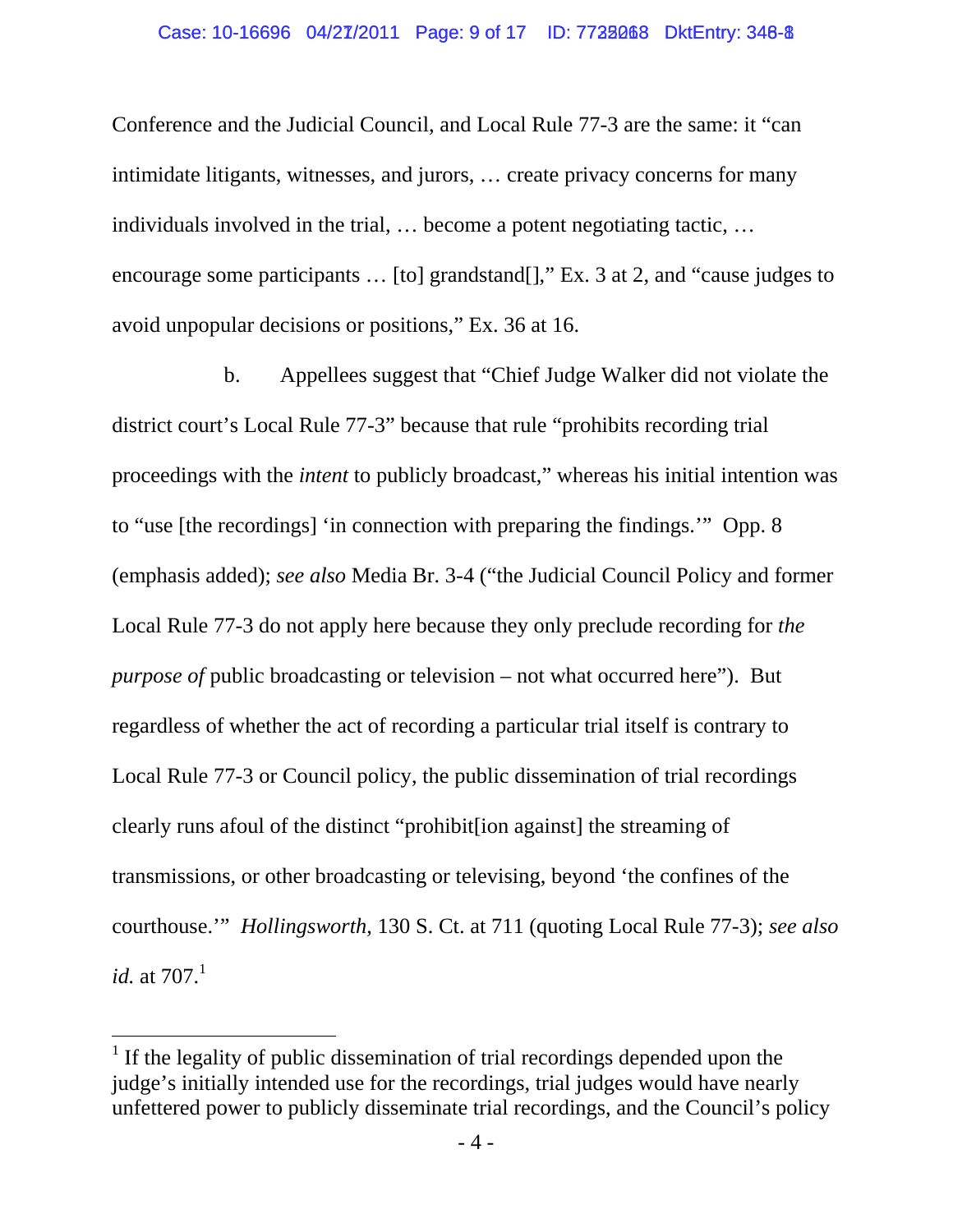## Case: 10-16696 04/27/2011 Page: 10 of 17 ID: 7728068 DktEntry: 348-8

2. Appellees, assisted by the Media Coalition, attempt to relitigate in this Court their claim that the First Amendment mandates public access to the recordings of the trial proceedings in this case. *See* Opp. 2-4, 9-10; S.F. Opp. 5-7. But regardless of the qualified right, if any, that the First Amendment might guarantee the public to access civil trial proceedings,  $2$  the Supreme Court, in staying the broadcast order in this case, has already rejected Appellees' argument that the First Amendment affords the public the right to access the *recordings* or *broadcast* of the trial proceedings in this case. *See* Ex. 34 at 18-19. Indeed, Appellees' argument is, in effect, a claim that Local Rule 77-3, the policies of this Court's Judicial Council and the Judicial Conference, and the Supreme Court's decision enforcing them in this case all violated the First Amendment.<sup>3</sup>

It does not matter that the recordings are now part of the record of the case. *See* Opp. 4-5. The public's qualified common-law right to access trial records, *see* Opp. 10; *San Jose Mercury News, Inc. v. U.S. Dist. Ct.*, 187 F.3d 1096, 1102 (9th Cir. 1999), has no purchase here because the recordings could lawfully have been

 $\overline{a}$ 

and Local Rule 77-3 would effectively be nullified, for appellate courts would likely find it difficult and unseemly to ascertain whether the initial intention of a judge who subsequently "changed his mind" was pretextual or disingenuous.

 $2^{2}$  As the precedents cited by Appellees and former judge Walker show, the Supreme Court and this Court have found only that the First Amendment guarantees the public access to *criminal* proceedings.

 $3$  Moreover, as Appellees admit, the public has already had full access to the public trial in this case and continues to have access to the trial transcript. *See, e.g.*, Opp. 3, 5.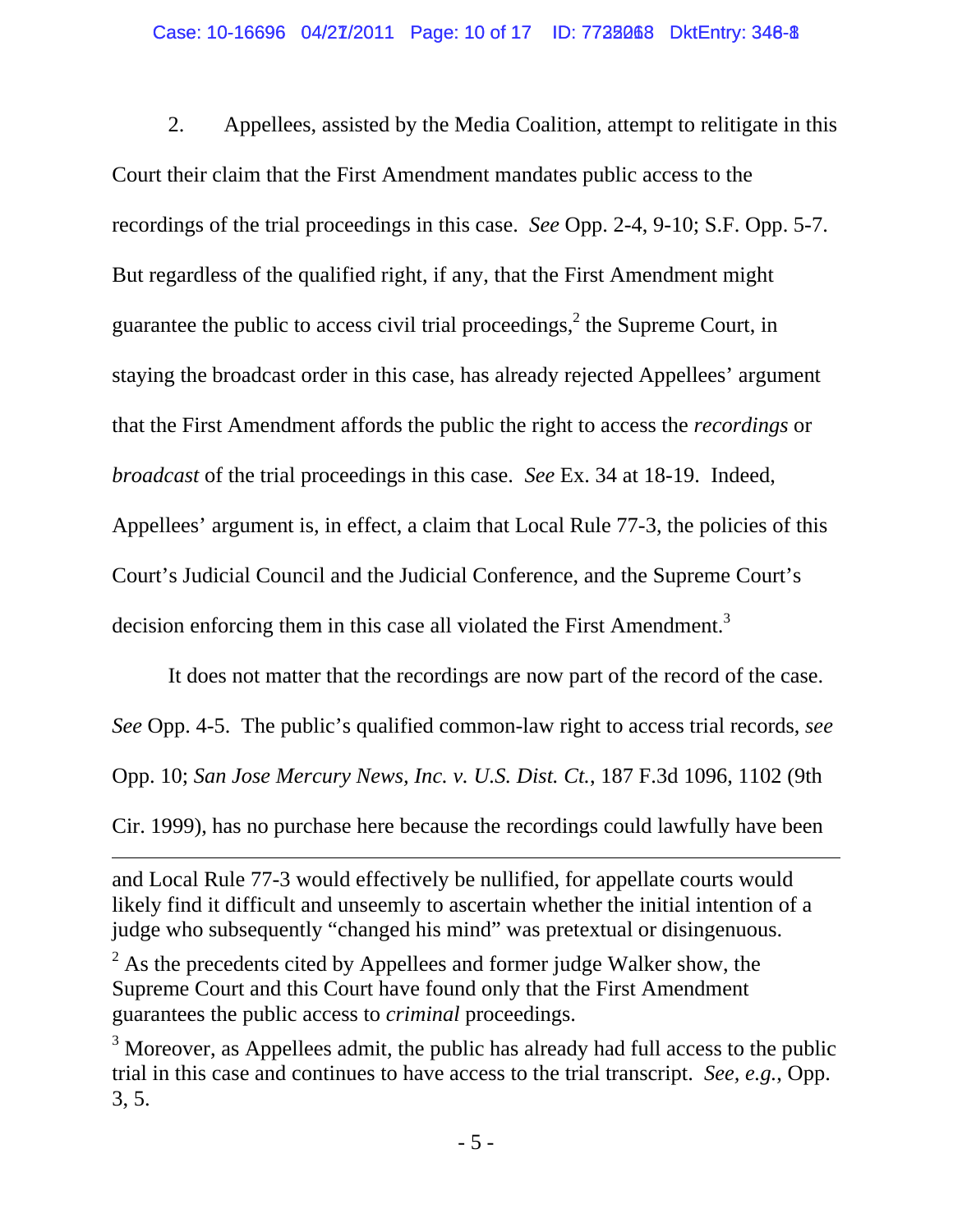## Case: 10-16696 04/27/2011 Page: 11 of 17 ID: 7738068 DktEntry: 348-8

created in the first place only on condition that they not be publicly disseminated outside the courthouse. The Supreme Court's stay decision, Council policy, and Local Rule 77-3, not to mention then-Chief Judge Walker's on-the-record assurance to Proponents, cannot be nullified by the expedient of recording trial proceedings under the promise that the video would be used "simply … in chambers," Ex. 1 at 754:24-755:4, and then placing the recordings in the trial record.

3. Appellees also seek to relitigate the question whether public dissemination of the trial recordings outside the courthouse would cause harm – again advancing arguments rejected by the Supreme Court. They assert that "Proponents failed to submit *any* evidence in the trial court to support their witness intimidation claims." Opp. 5; *see also id*. at 9; S.F. Opp. 1-5. In its decision staying the broadcast order, however, the Supreme Court emphasized that "[s]ome of [Proponents'] witnesses have already said that they will not testify if the trial is broadcast, and they have substantiated their concerns by citing incidents of past harassment." *Hollingsworth*, 130 S. Ct. at 713.<sup>4</sup> Indeed, the expert witness whose testimony is excerpted in former judge Walker's speech made his decision to go

 $\overline{a}$ 

<sup>&</sup>lt;sup>4</sup> Appellees' counsel are well aware of this record of past harassment of Proposition 8 supporters; indeed, shortly before the Supreme Court stayed the broadcast here, Plaintiffs-Appellees' lead counsel relied on it in another case then pending before the Supreme Court. *See Hollingsworth*, 130 S. Ct. at 707 (citing Reply Brief for Appellant 28-29 in *Citizens United v. Federal Election Comm'n*, No. 08-205).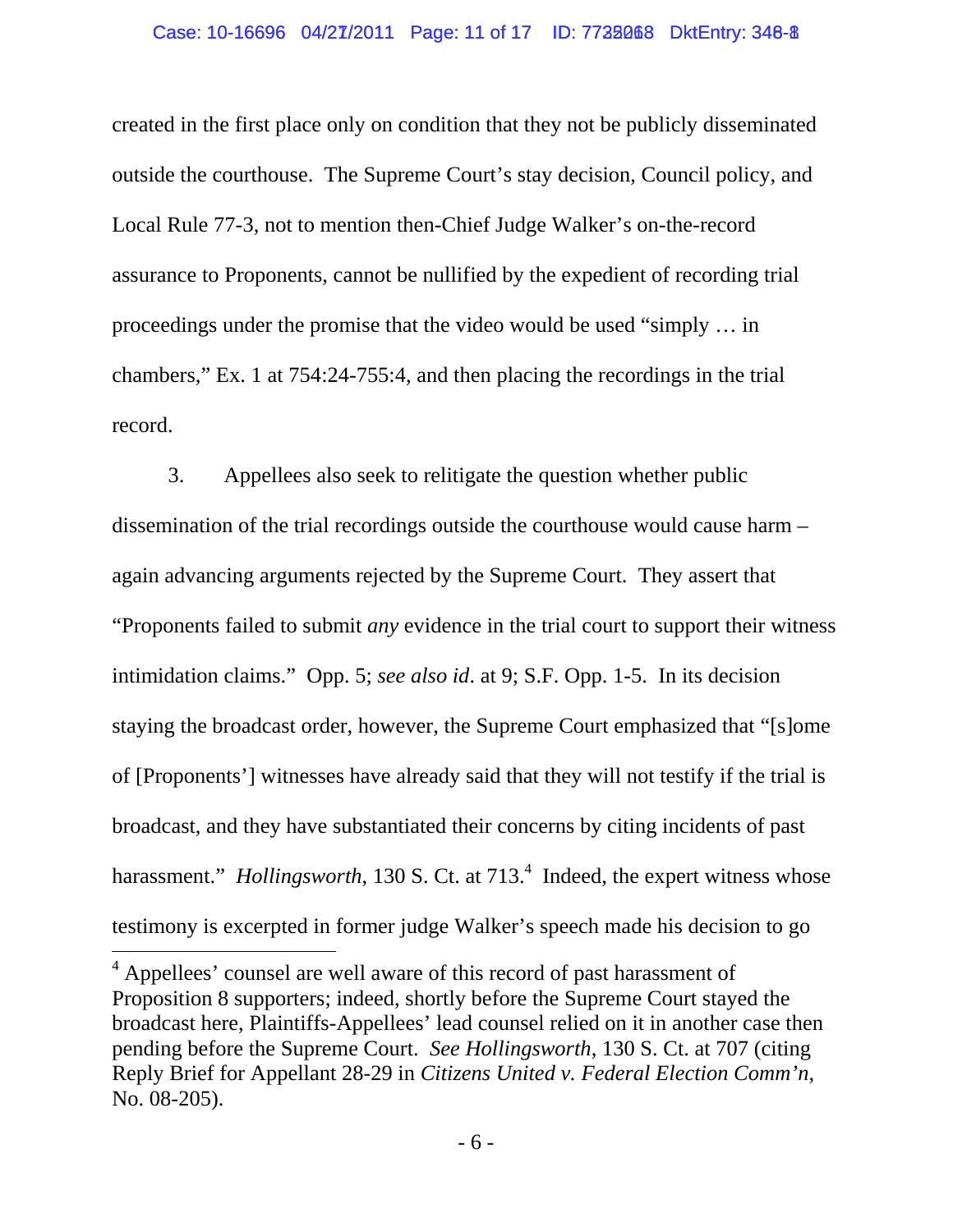### Case: 10-16696 04/27/2011 Page: 12 of 17 ID: 7738068 DktEntry: 348-8

forward with his testimony in reliance on then-Chief Judge Walker's assurance to Proponents that the recordings would be used solely in his chambers.

And although trial is now over, *see* Opp. 5, the harm that could result from witness intimidation is not. As the Supreme Court recognized, public dissemination of the trial recordings could have a chilling effect on even expert witnesses' willingness "to cooperate in any future proceedings," which could cause "irreparable harm." *Hollingsworth*, 130 S. Ct. at 712-13. Indeed, releasing the trial recordings in this case would magnify the harm foreseen by the Supreme Court exponentially, for witnesses in future controversial cases over "issues subject to intense debate," *id*. at 714, would think long and hard before accepting a federal judge's assurance that video recordings of the trial would be solely for his use in chambers.

4. Appellees, remarkably, find it significant that Proponents "never appealed the district court's decision to record the trial or objected to Plaintiffs' use of the trial video in closing arguments." Opp. 8-9. Again, Proponents did object to the recording of the trial proceedings, *see* Appellants' Mot. for Order Compelling Return of Trial Recordings ("Mot.") 6-8, but when then-Chief Judge Walker assured them on the record that the recordings would be "simply for [his] use in chambers," Ex. 1 at 754:15-755:4, Proponents took him at his word. And although Chief Judge Walker, *sua sponte*, provided copies of the trial recordings to

- 7 -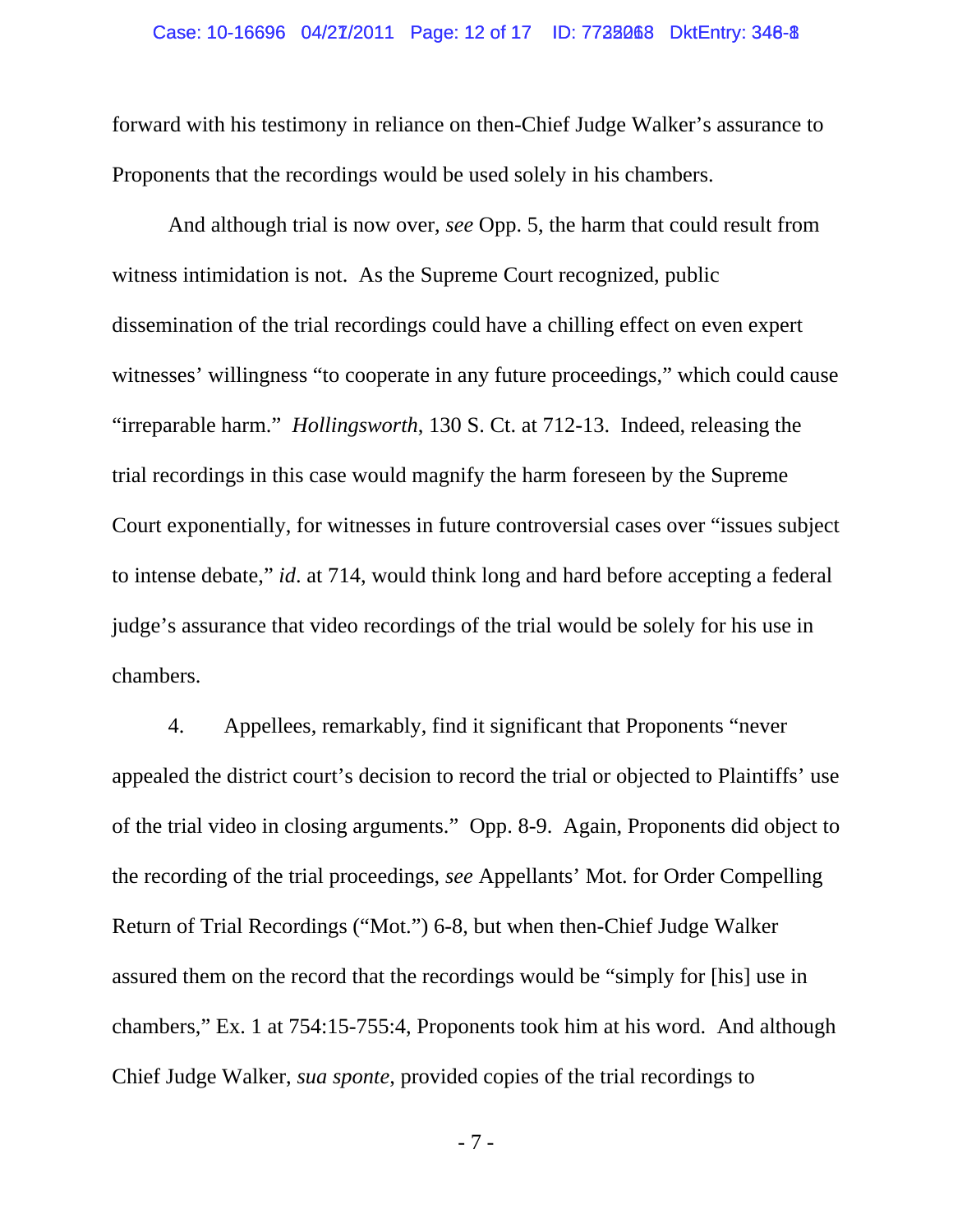## Case: 10-16696 04/27/2011 Page: 13 of 17 ID: 7728068 DktEntry: 348-8

Appellees for their use in closing arguments, they were required, both before and after closing argument, to keep the recordings strictly confidential. *See* Mot. 10- 11. In sum, at no point between the Supreme Court's stay of the broadcast order and former judge Walker's recent public use of the trial recordings in speeches and lectures were the recordings used, or purportedly authorized to be used, publicly outside the courthouse. Consequently, Proponents' decision not to object to these earlier actions could not possibly constitute a waiver of their present objection to the public dissemination of the trial recordings beyond the confines of the courthouse as being in clear violation of the seal order, the Supreme Court's stay decision, Judicial Council and Judicial Conference policy, and Local Rule 77-3.

5. Appellees ask in the alternative that they be allowed to retain their copies of the trial recordings. Opp. 10-11. But now that the trial is over and the appeal has been briefed and argued to this Court, there is no reason to anticipate that Appellees will need access to the trial recordings again. Indeed, San Francisco confesses that "[n]o party currently seeks to use the video footage." S.F. Opp. 1.

6. Finally, Appellees argue that the district court should resolve these issues in the first instance. Opp. 6-7. But the record of this case is now before this Court, which has inherent supervisory power over it. Mot. 18-19. Appellees dismiss this point on the ground that "Proponents' motion does not, in any way, affect the record," Opp. 6 – a meritless contention given that the recordings, as

- 8 -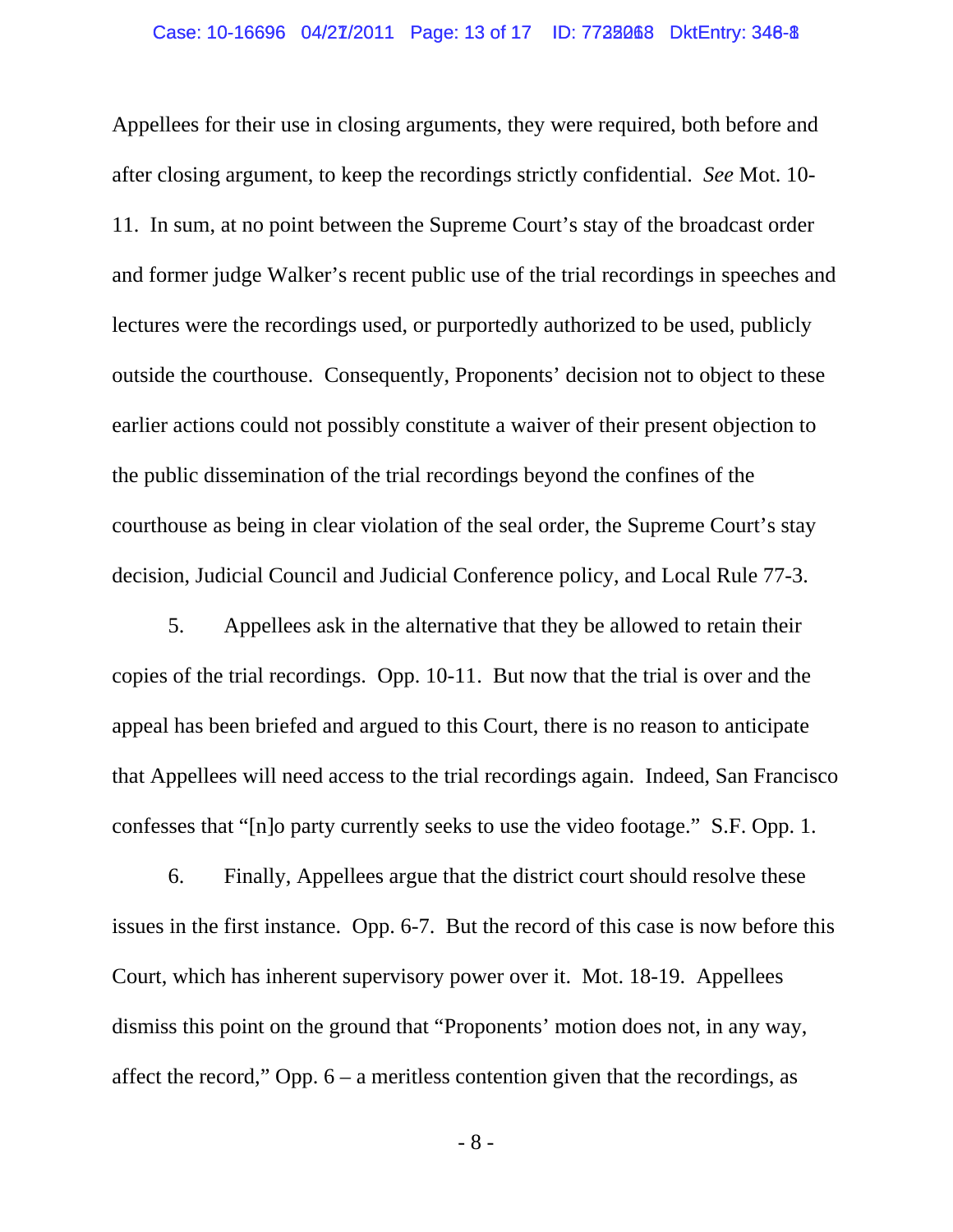Appellees emphasize, are part of the record and that the issue pending before this Court is whether (on Proponents' motion) to enforce the seal and order the return of the trial recordings or (on Appellees' motion) to lift the seal and release the recordings into the public domain. Further, the district court would likely lack jurisdiction. *See In re Marino*, 234 B.R. 767, 769 (9th Cir. 1999) ("trial court may not interfere with the appeal process or with the jurisdiction of the appellate court"). And because Proponents' and Appellees' motions present pure questions of law, remanding this dispute to the district court for initial consideration would be inefficient.

### **CONCLUSION**

 For the foregoing reasons and the reasons stated in our opening brief, the Court should order that former judge Walker cease further disclosures of the trial recordings in this case, or any portion thereof, and that all copies of the trial recordings in the possession, custody, or control of any party to this case or former judge Walker be returned promptly to the Court and held by the court clerk under seal. The Court should also deny Appellees' motion to unseal the trial recordings.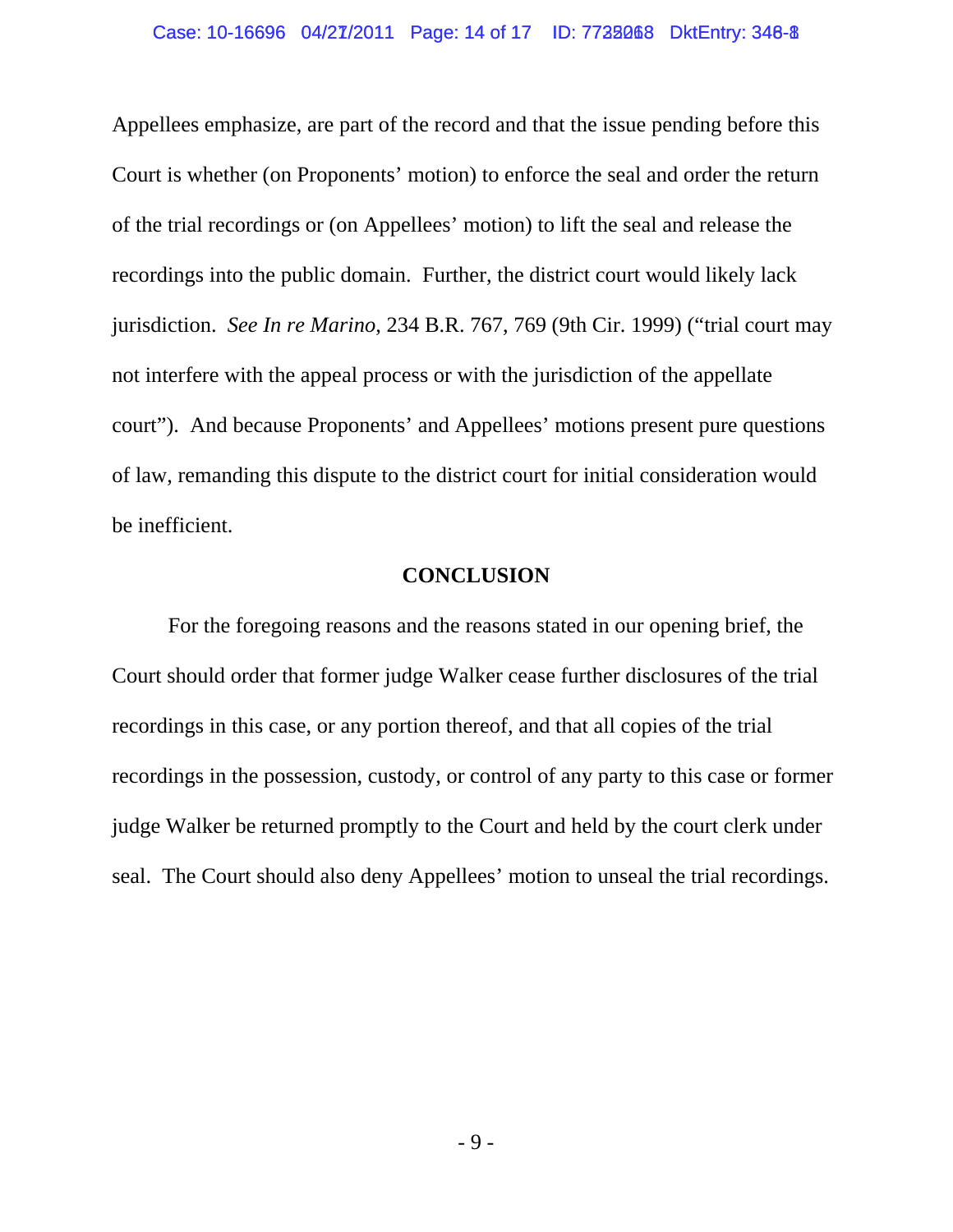April 21, 2011 Respectfully submitted,

 s/ Charles J. Cooper Charles J. Cooper

Andrew P. Pugno LAW OFFICES OF ANDREW P. PUGNO 101 Parkshore Drive, Suite 100 Folsom, California 95630 (916) 608-3065; (916) 608-3066 Fax

Brian W. Raum James A. Campbell ALLIANCE DEFENSE FUND 15100 North 90th Street Scottsdale, Arizona 85260 (480) 444-0020; (480) 444-0028 Fax Charles J. Cooper David H. Thompson Howard C. Nielson, Jr. COOPER AND KIRK, PLLC 1523 New Hampshire Ave., N.W. Washington, D.C. 20036 (202) 220-9600; (202) 220-9601 Fax

*Attorneys for Defendant-Intervenors-Appellants Hollingsworth, Knight, Gutierrez, Jansson, and ProtectMarriage.com*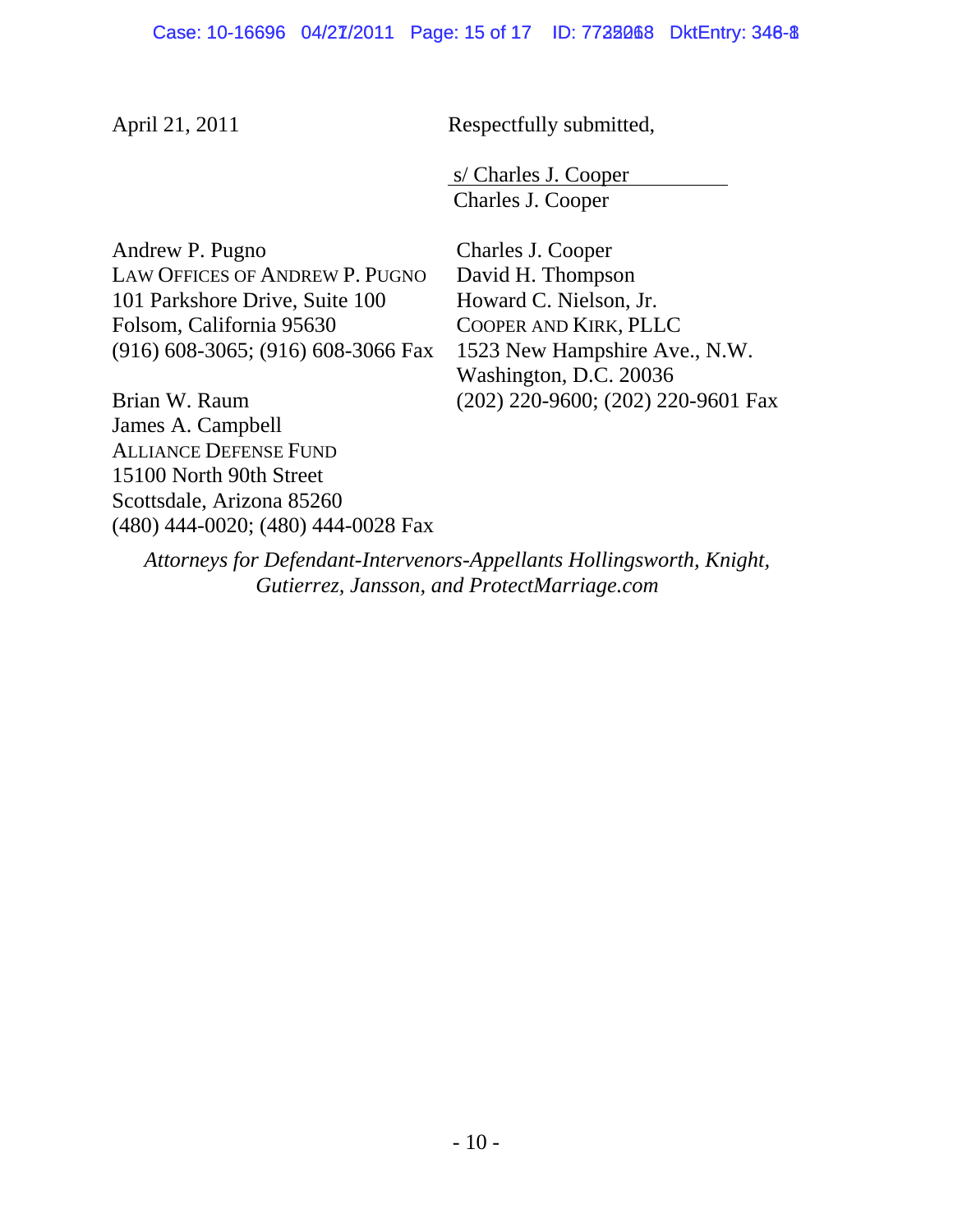| Case: 10-16696 04/27/2011 Page: 16 of 17 ID: 7738068 DktEntry: 348-8 |  |  |
|----------------------------------------------------------------------|--|--|
|                                                                      |  |  |

9th Circuit Case Number(s) 10-16696

**NOTE:** To secure your input, you should print the filled-in form to PDF (File > Print > *PDF Printer/Creator*).

## \*\*\*\*\*\*\*\*\*\*\*\*\*\*\*\*\*\*\*\*\*\*\*\*\*\*\*\*\*\*\*\*\*\*\*\*\*\*\*\*\*\*\*\*\*\*\*\*\*\*\*\*\*\*\*\*\*\*\*\*\*\*\*\*\*\*\*\*\*\*\*\*\*\*\*\*\*\*\*\*\*

## CERTIFICATE OF SERVICE

When All Case Participants are Registered for the Appellate CM/ECF System

I hereby certify that I electronically filed the foregoing with the Clerk of the Court for the United States Court of Appeals for the Ninth Circuit by using the appellate CM/ECF system on (date) .

I certify that all participants in the case are registered CM/ECF users and that service will be accomplished by the appellate CM/ECF system.

Signature (use "s/" format)

```
*********************************************************************************
```
# CERTIFICATE OF SERVICE

When Not All Case Participants are Registered for the Appellate CM/ECF System

I hereby certify that I electronically filed the foregoing with the Clerk of the Court for the United States Court of Appeals for the Ninth Circuit by using the appellate CM/ECF system

on (date) . April 21, 2010

Participants in the case who are registered CM/ECF users will be served by the appellate CM/ECF system.

I further certify that some of the participants in the case are not registered CM/ECF users. I have mailed the foregoing document by First-Class Mail, postage prepaid, or have dispatched it to a third party commercial carrier for delivery within 3 calendar days to the following non-CM/ECF participants:

Please see attached service list.

Signature (use "s/" format)

s/Charles J. Cooper